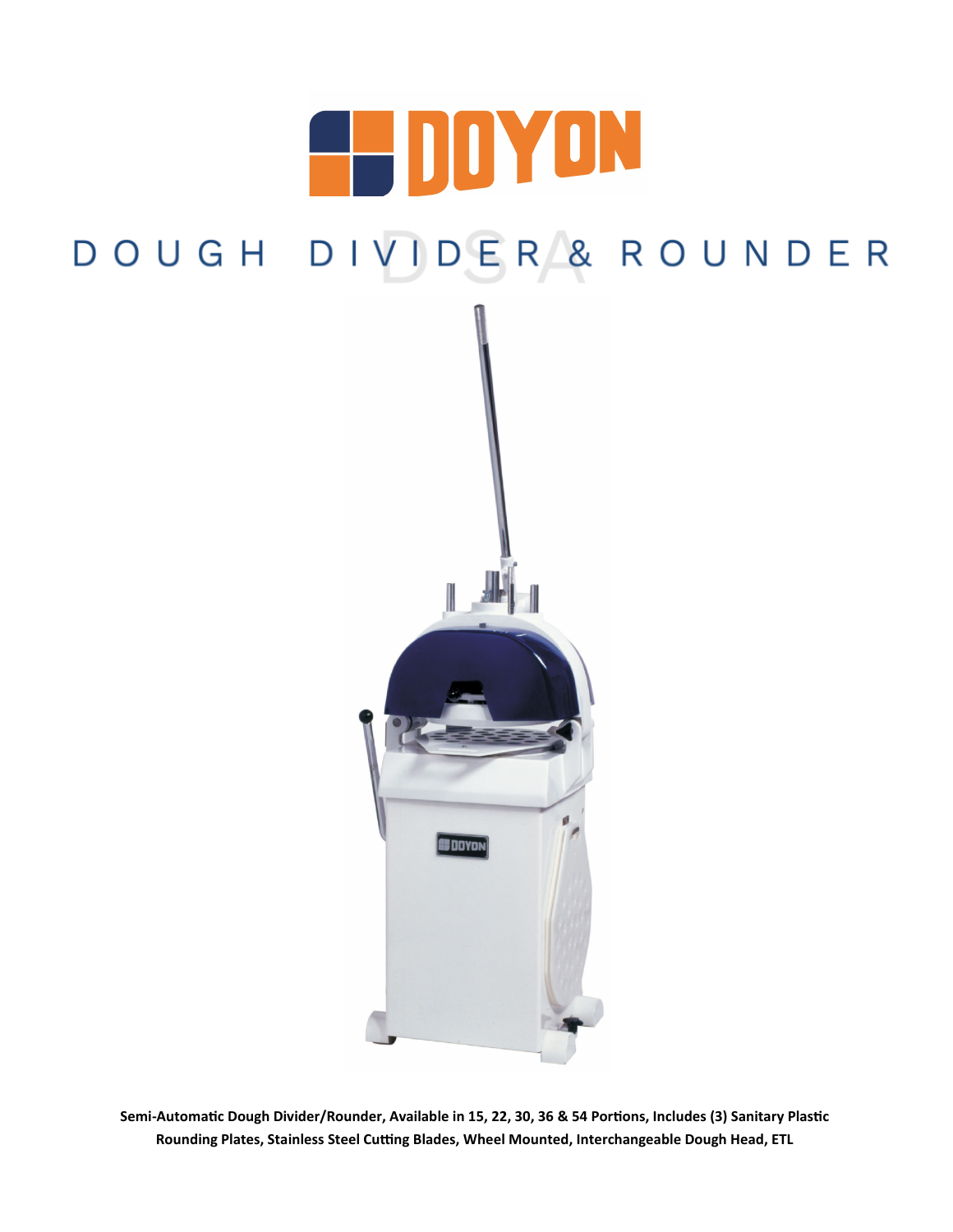

**PROJECT** 

**NOTES** 

**ITEM NO.** 

### **MODEL NUMBER: DSA315, DSA322, DSA330, DSA336, DSA354**

#### **FEATURES**

- □ Semi-Automatic Dough Cutting & Rounding
- Portion Size Dependent Upon Dough Plates (reference table below)
- Variance of Individual Portion Weight is Subject to Change Dependent on Dough Formulation and Proper Operation of Unit
- $\Box$  Hourly Production up to 1,200 Pieces (depending on operator and workflow)
- □ Sanitary Dough Press Head
- □ Three (3) Sanitary Rounding Plates Included
- Divides Dough with an Optimal Absorption Ratio from 55-65% (dependent on dough formulation)
- □ Easy Snap On and Off Head Cover for Easy Cleaning
- Self-Lubricating

#### **CONSTRUCTION**

- □ Stainless Steel Cutting Knives
- Wheel Mounted
- 6' Power Cord
- □ Stainless Steel Feet to Prevent Rusting
- Anti-Vibration Pad for Quiet Operation

#### **OPTIONS & ACCESSORIES**

- □ Stainless Steel Construction [Suffix I]
- Additional Press Heads (DSAHXX)
- □ Additional Dough Plates
	- DSA315: FMF550A
		- DSA322: FMF551A
		- DSA330: FMF553A
		- DSA336: FMF558A
		- DSA354: FMF559



#### **WARRANTY**

□ One Year Labor & Two Year Parts

| Model         | Weight    | <b>Overall Dimensions</b> |               |                    |                 | <b>Portion Weight</b> |          |
|---------------|-----------|---------------------------|---------------|--------------------|-----------------|-----------------------|----------|
|               |           | W                         | D             | H (without handle) | <b>Portions</b> | Min.                  | Max.     |
| <b>DSA315</b> | 628 (285) | 24 7/16"<br>(621)         | 26''<br>(660) | 52 3/8"<br>(1330)  | 15              | 2.1(60)               | 7(200)   |
| <b>DSA322</b> | 628 (285) | 24 7/16"<br>(621)         | 26''<br>(660) | 52 3/8"<br>(1330)  | 22              | 1.4(40)               | 4.8(135) |
| <b>DSA330</b> | 628 (285) | 24 7/16"<br>(621)         | 26''<br>(660) | 52 3/8"<br>(1330)  | 30              | 1(30)                 | 3.5(100) |
| <b>DSA336</b> | 628 (285) | 24 7/16"<br>(621)         | 26''<br>(660) | 52 3/8"<br>(1330)  | 36              | 0.05(25)              | 0.14(66) |
| <b>DSA354</b> | 628 (285) | 24 7/16"<br>(621)         | 26''<br>(660) | 52 3/8"<br>(1330)  | 54              | 0.03(15)              | 0.08(40) |

**SPECIFICATIONS SUBJECT TO CHANGE WITHOUT NOTICE FOLLOW US** 

**KCL & REVIT DRAWINGS UPON REQUEST** 

**REVISION B| 5/27/2021**

**Doyon** 

5600 13th Street, Menominee, MI 49858 **906.863.4401 | 800.338.9886 | [www.doyon.qc.ca](http://www.doyon.qc.ca/)**

 $\mathbf{O} \oplus \mathbf{O}$